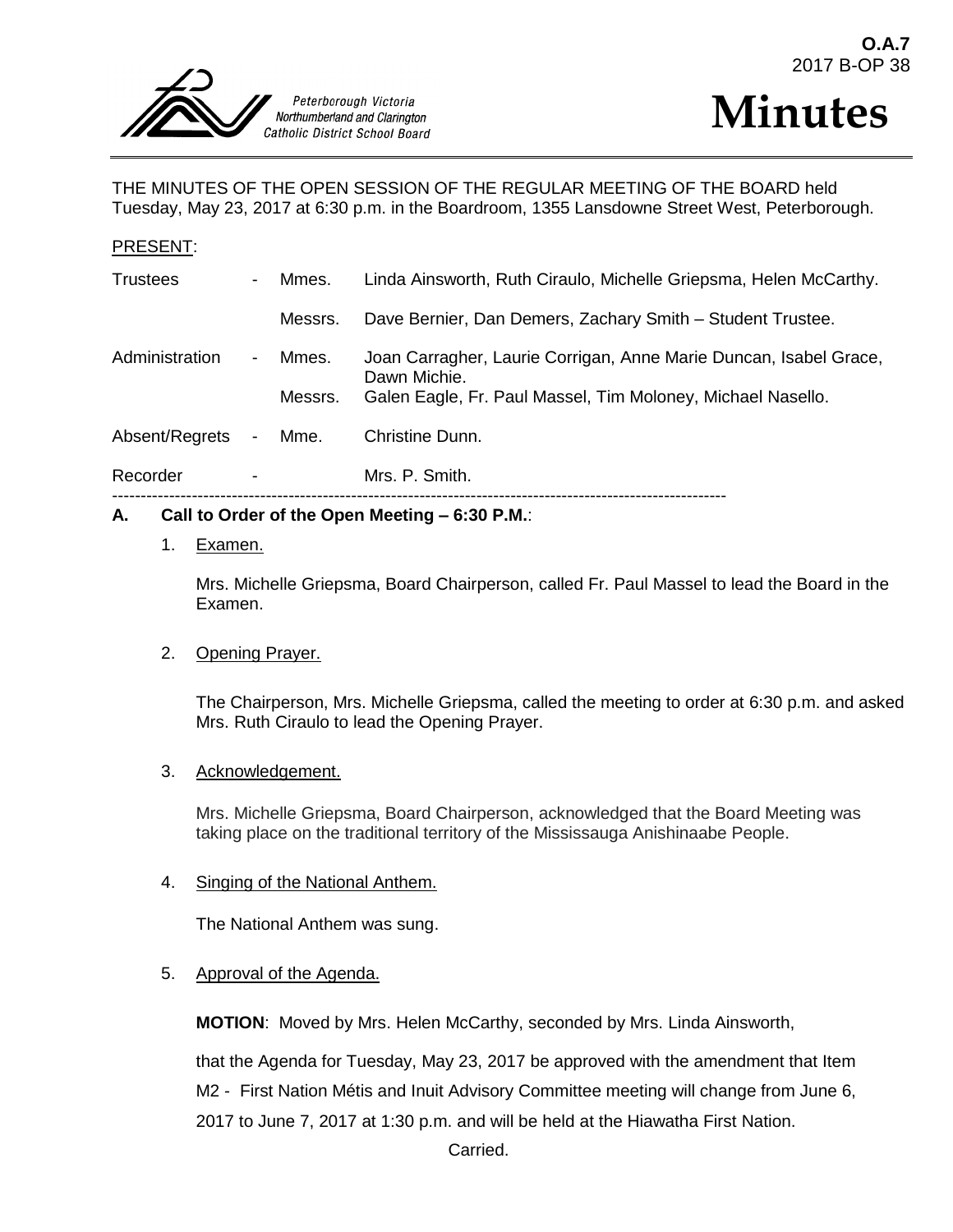# 6. Declarations of Conflicts of Interest.

There were no declarations of conflicts of interest.

# 7. Approval of the Minutes of the April 25, 2017 Regular Board Meeting.

**MOTION:** Moved by Mrs. Linda Ainsworth, seconded by Mrs. Helen McCarthy,

that the Minutes of the April 25, 2017, Regular Board Meeting be approved as presented.

Carried.

### 8. Business Arising Out of the Minutes.

There were no items.

### **B. Reports from the Director of Education and Student Trustee(s)**:

### 1. Report from the Director of Education.

Mr. Michael Nasello, Director of Education, shared his report with the Board and highlighted that:

- A meeting was held with Bishop Miehm to introduce him to PVNCCDSB, share issues of common concern, and set dates for future meetings.
- Appreciation was extended to the volunteers supporting the Rosary Apostolate culminating activities such as the Living Rosary, Adoration, etc.
- Late in April twelve Student Council Liaison Committee Student Representatives attended the Ontario Catholic Student Leadership Conference representing our Board Student Voice.
- Catholic Education Week was celebrated with many masses and activities supporting the great work taking place in our schools and communities.
- Mr. Zachary Smith, Student Trustee, and Mr. Michael Nasello, Director of Education, attended a Government engagement session on Education in Rural and Remote Education in Lakefield.
- St. Paul Catholic Elementary School in Norwood is supporting a project with students and staff involved in making dresses for girls to be sent to various parts of the world. Their goal is 175 dresses. Mr. Nasello and Mr. Tim Moloney took part.
- The Catholic Curriculum Cooperative hosted an event that was attended by Mrs. Michelle Griepsma, Board Chairperson, and Mr. Michael Nasello, Director of Education. Ms. Rebecca Brady, Vice-Principal at St. Thomas Aquinas Catholic Secondary School, presented at the event which launched the Grade 4 Growing in Faith, Growing in Christ program.
- EQAO testing for grades 3 and 6 will take place over the next two weeks followed by the Grade 9 math testing.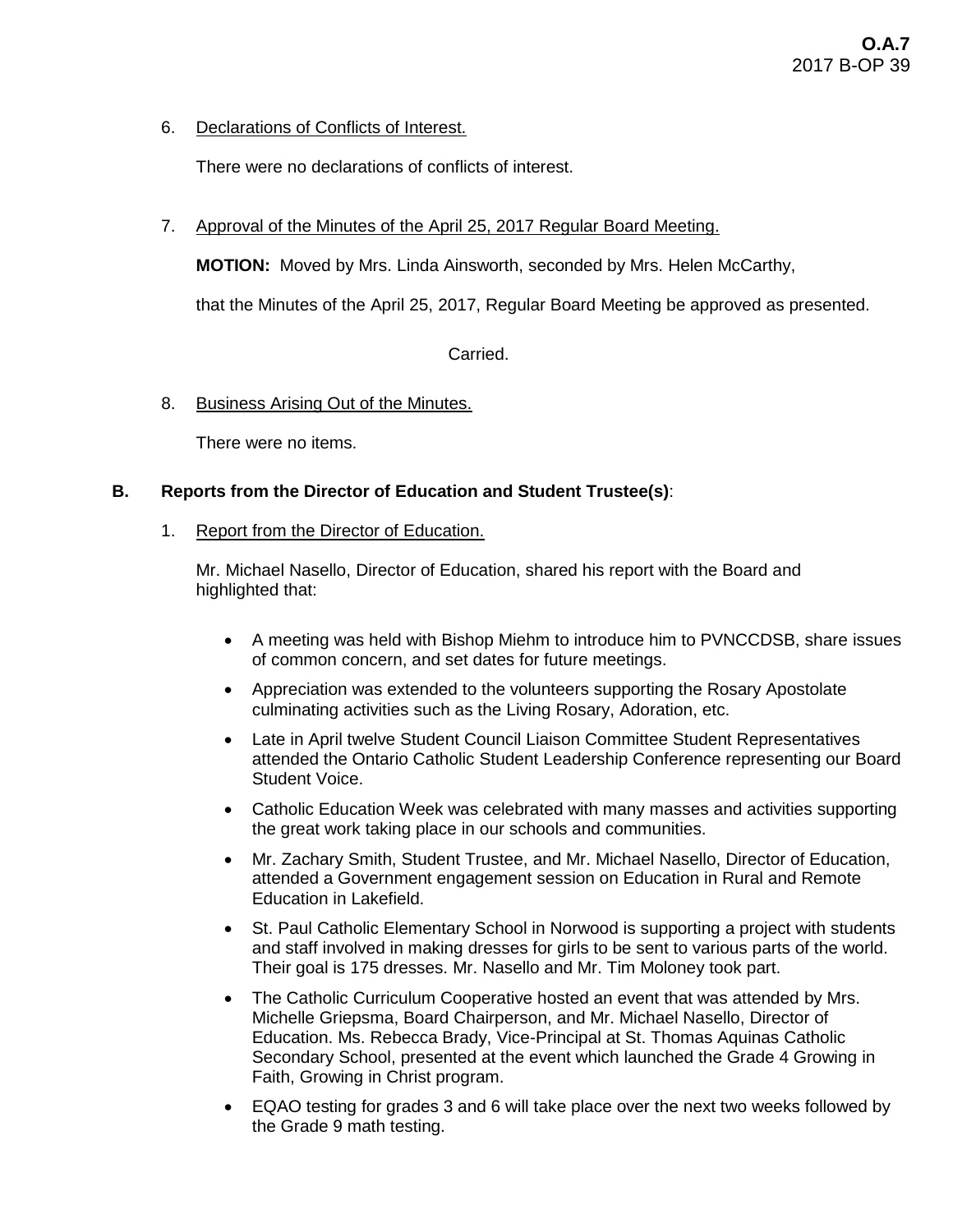- A Catholic Parent Engagement Committee event to acknowledge our Catholic School Council leaders will take place on Wednesday, May 24, 2017. Jesuit Priest, Fr. Gilles Mongeau, will be the guest speaker on the topic of "Belonging" in Catholic Schools.
- Ms. Brenna Roblin, student at St. Peter Catholic Secondary School, Mr. Beau Harper, student at Holy Cross Catholic Secondary School, and current Student Trustee, Mr. Zachary Smith, will attend the Lobby Day at Queen's Park on Monday, May 29, 2017 representing our student voice to the MPP's. Ms. Roblin and Mr. Harper have also been invited to present on their student excursion to Vimy Ridge.
- 2. Report from the Student Trustee(s).

Mr. Zachary Smith, Student Trustee, shared his report with the Board and highlighted that:

- There have been many events and celebrations throughout Catholic Education Week. Several fundraising events were supported bringing our students and community together. Shared liturgies reminded us of the oneness we attain through our shared faith.
- Students have been busy offering several drama productions throughout the school system.
- The Student Council Liaison Committee representatives attended the Ontario Leadership Conference. The theme was "responding to the call". There were several inspiring speakers covering topics on leading and serving, individual interpretations of faith, mission excursions, vulnerability as a leader and many more. This conference also offered students the opportunity to share best practices and develop skills.
- Students had an opportunity to listen and be inspired by Mr. Chris Hadfield who presented at St.Thomas Aquinas Catholic Secondary School on May 11, 2017.
- Over the next few weeks secondary schools will organize to elect their new student representatives for their individual Student Government organizations.
- Two Student Trustees have been elected for 2017-2018. Mr. Winston Steward, Sr. Student Trustee from St. Thomas Aquinas Catholic Secondary School and Ms. Calahndra Brake, Jr. Student Trustee from Holy Cross Catholic Secondary School.

The Board thanked Mr. Zachary Smith, current Student Trustee, for his dedication and commitment throughout the year and in ensuring student voices are heard.

# **C. Presentations:**

1. 2017-2018 Student Trustees – Welcome and Introductions.

Mrs. Michelle Griepsma, Board Chairperson, welcomed the parents/family of the newly elected Student Trustees for 2017-2018.

2017-2018 Sr. Student Trustee – Mr. Winston Steward St. Thomas Aquinas Catholic Secondary School

2017-2018 Jr. Student Trustee – Ms. Calahndra Brake Holy Cross Catholic Secondary School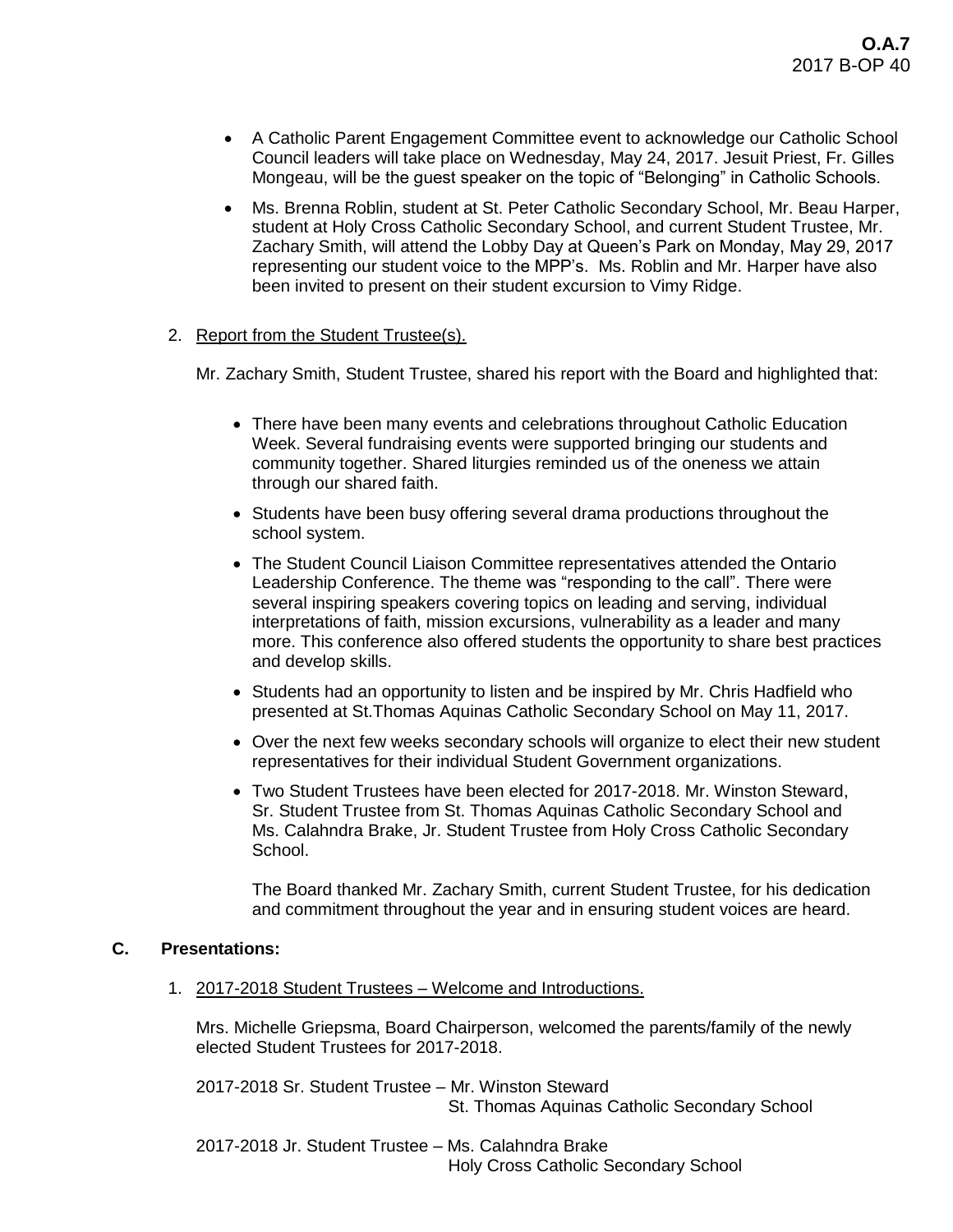2. Presentation: "Vimy Ridge 100".

Mr. Galen Eagle, Communications Manager, and students Ms. Brenna Roblin, St. Peter Catholic Secondary School and Mr. Beau Harper, Holy Cross Catholic Secondary School shared a presentation and personal experiences about the Vimy 100 educational excursion to Europe in April 2017.

Mr. Eagle recorded this historical event as students from several secondary schools in the Board travelled to Europe to commemorate the 100<sup>th</sup> anniversary of Vimy Ridge. Mr. Eagle connected with media throughout the Board jurisdiction to share the student's perspectives on the journey, including several special reports in local newspapers.

The Trustees thanked the group for their presentation and expressed that it was wonderful to hear from the heart what the students had experienced.

3. R.A. Proposed Immaculate Conception Catholic Elementary School, Peterborough, Student Excursion to the Bancroft Leadership Centre from June 5, 2017 to June 7, 2017. Mrs. Mary Cozzarini, Principal, and Mr. Mitch Champagne, teacher, shared the details of the excursion and answered questions.

**MOTION:** Moved by Mrs. Linda Ainsworth, seconded by Mr. Dan Demers,

that the proposed Immaculate Conception Catholic Elementary School, Peterborough,

Student Excursion to the Bancroft Leadership Centre from June 5, 2017 to June 7, 2017 be approved in principle.

Carried.

4. R.A. Proposed St. John Catholic Elementary School, Peterborough, Student Excursion to Camp Onondaga, Minden from June 12, 2017 to June 14, 2017. Mr. Andy Sawada, Principal, shared the details of the excursion and answered questions.

**MOTION:** Moved by Mr. Dave Bernier, seconded by Mrs. Ruth Ciraulo,

that the proposed St. John Catholic Elementary School, Peterborough, Student Excursion to Camp Onondaga, Minden from June 12, 2017 to June 14, 2017 be approved in principle.

Carried.

5. R.A. Proposed St. John Catholic Elementary School, Student Excursion to Ganaraska Forest – Treetop Trekking, on June 14, 2017. Mr. Andy Sawada, Principal, shared the details of the excursion and answered questions.

**MOTION:** Moved by Mrs. Linda Ainsworth, seconded by Mr. Dan Demers,

that the proposed St. John Catholic Elementary School, Peterborough, Student Excursion to Ganaraska Forest – Treetop Trekking on June 14, 2017 be approved in principle.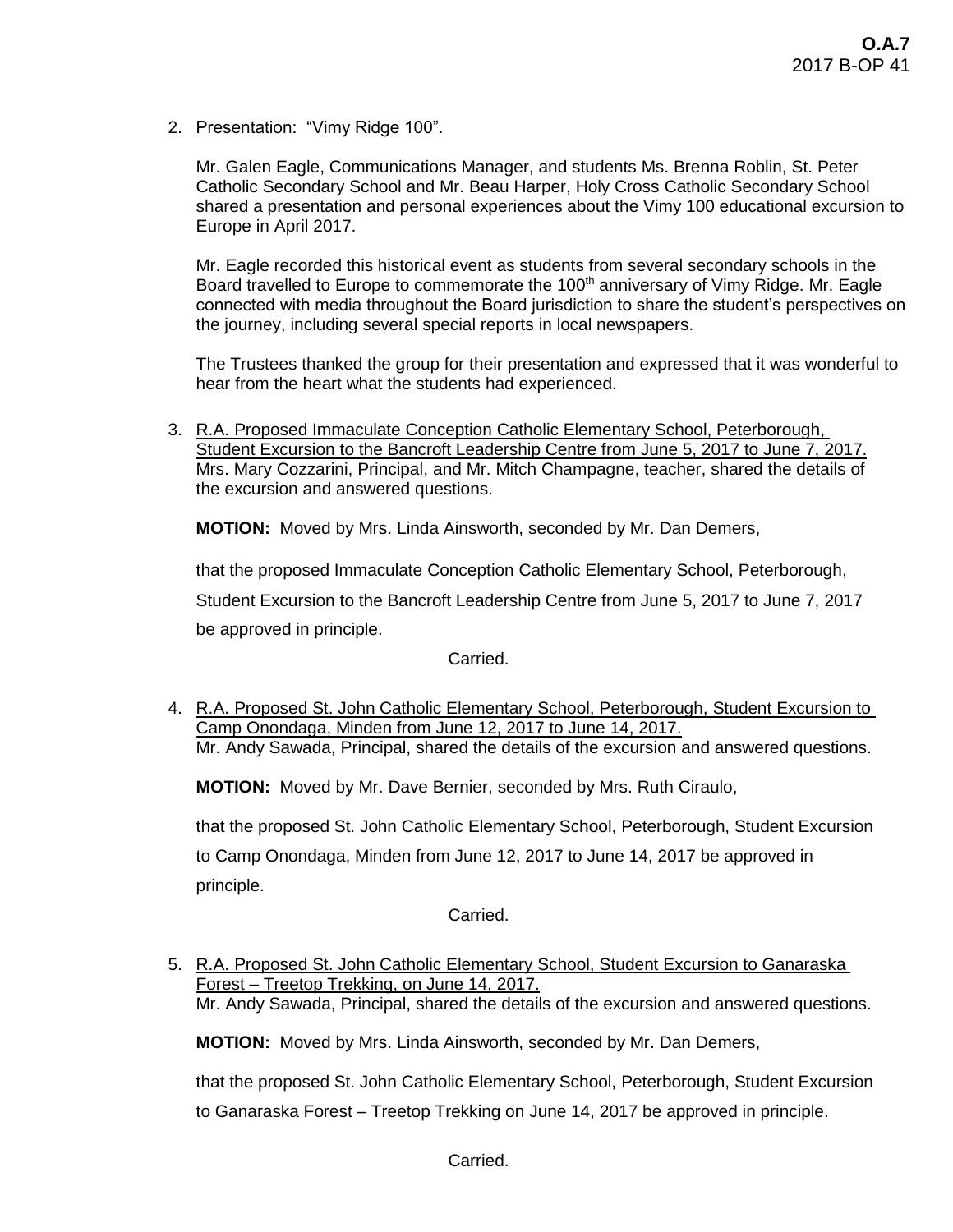# **D. Programs and Services**:

### 1. "Renewing the Promise" – Catholic Education Symposium.

Mrs. Laurie Corrigan, Superintendent of Learning/Innovation Technologies and Mr. Michael Nasello, Director of Education, shared a presentation with the Board and answered questions.

The Institute for Catholic Education and the Assembly of Catholic Bishops of Ontario are holding a symposium on Catholic Education in November 2017 entitled: "Renewing the Promise". This provincial symposium will take place in Toronto from November 14-15, 2017.

Step one of this process is the consultation process, inviting dialogue and facilitating discussions to have all voices heard. All PVNCCDSB community is invited to participate in the online survey to be part of the provincial conversation.

The message has been shared through social media and the link has been posted on the Board web site and was included in the messaging for Catholic Education Week.

Mr. Nasello, Director of Education, commended Mrs. Corrigan for facilitating this process.

### 2. Ontario Catholic School Trustees' Association (OCSTA) Session Report.

Mrs. Michelle Griepsma, Board Chairperson, shared that the below items have been shared with the Trustees in the OCSTA Google folder:

- Community Hubs Summit program and funding
- Court decision Saskatchewan
- Memo about 13 Reasons Why series
- Legislative Highlights May 12, 19
- Decision re: Broadband Modernization

# OCSTA and OCSTA/OCSBOA Business Seminar April 27, 2017 Reports from Trustees:

Mrs. Helen McCarthy shared a report on the Social Media – How to Leverage Digitally to Create Community which was presented on April 29, 2017 at the OCSTA AGM in Mississauga. Mrs. McCarthy shared that the session discussed how to enthuse others with "why" your message matters to them. Areas discussed were, target markets, platforms such as Facebook, Instagram and Twitter and the importance of considering the impact of the message.

Mrs. Linda Ainsworth shared a report on the Policy Development workshop she attended at the OCSTA AGM. This workshop involved a panel presentation by representatives from two school boards. Some areas of dialogue included:

- ensuring policies align with strategic plans and commitments
- the need to have clear and consistent policies
- continually monitoring legislative changes that could impact policies
- the importance of the consultation process
- the communication process
- orientation of new board members on policies
- ensuring appropriate timelines

Mrs. Michelle Griepsma attended a workshop on the Religion Program "Growing in Faith, Growing in Christ". The web site link was shared with Trustees. This is a wonderful link for students and parents from Pearson Canada. Mrs. Griepsma advised that our Board has purchased the online component portion in addition to the texts.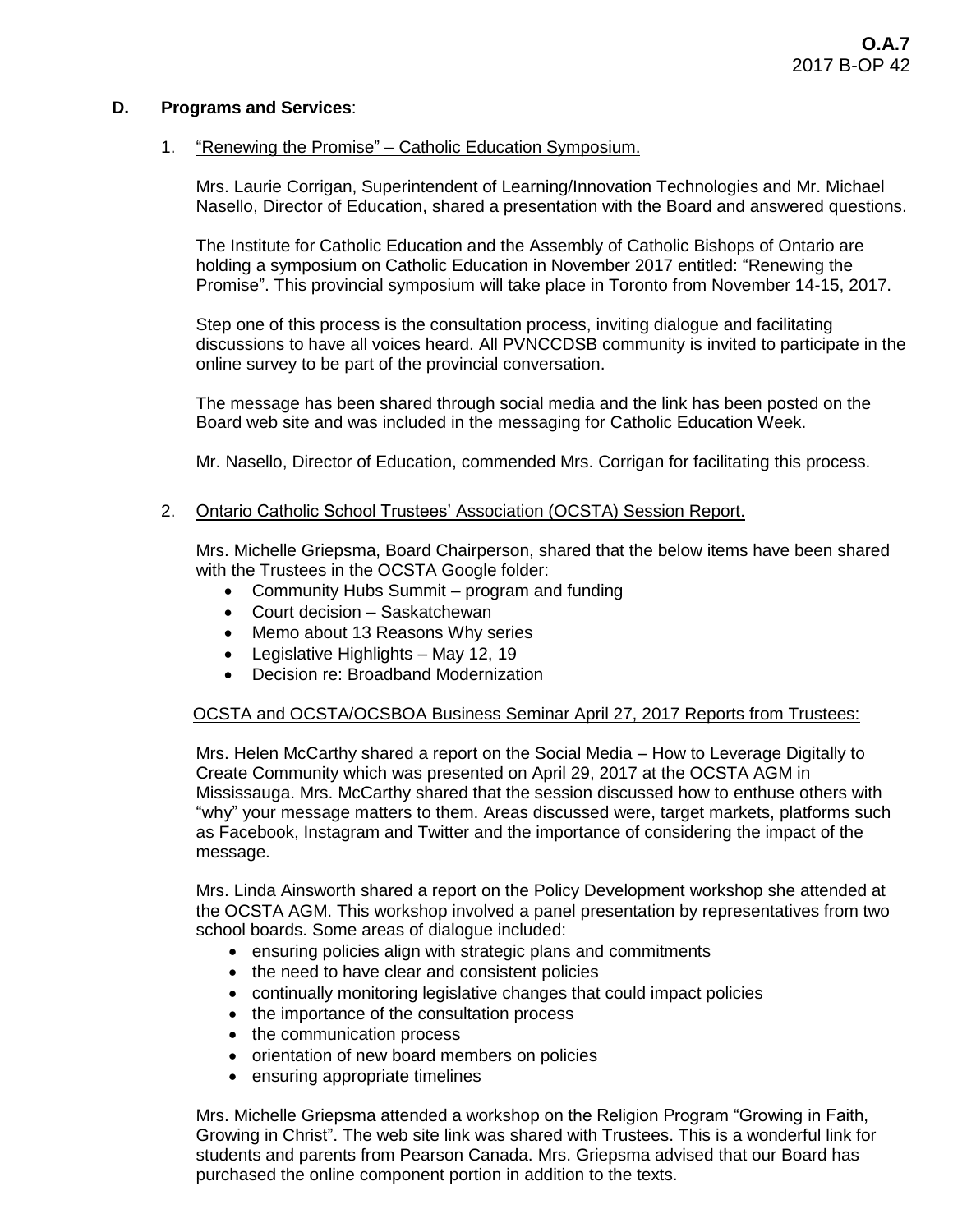# **E. Business, Finance and Governance:**

### 1. 2017-2018 Approved School Year Calendar.

Ms. Joan Carragher, Superintendent of Learning, Leadership and Human Resource Services shared that the 2017-2018 PVNCCDSB Elementary and Secondary School Year Calendars have been approved by the Ministry of Education.

### 2. R.A. Re-naming of Mother Teresa Catholic Elementary School, Courtice.

A letter was received from Mother Teresa Catholic Elementary School Council in Courtice requesting that the name Mother Teresa Catholic Elementary School be changed to St. Mother Teresa Catholic Elementary School. A tentative date of September 19, 2017 was requested for an official celebration if approved.

**MOTION:** Moved by Mr. Dave Bernier, seconded by Mrs. Linda Ainsworth,

that Mother Teresa Catholic Elementary School, Courtice, be renamed

St. Mother Teresa Catholic Elementary School, effective September, 2017.

Carried.

### 3. Response letter from the Ministry of Education regarding Special Education Funding.

Mrs. Michelle Griepsma, Board Chairperson, shared a response letter from the Ministry of Education regarding special education funding. Mrs. Griepsma advised that the Special Education Advisory Committee will be reviewing the letter this week and will determine if a reply letter is required. The letter has been shared with the SEAC Committee.

- **F. Human Resources:** No Items.
- **G. Policy Development:** No Items.
- **H. Old Business**: No Items.
- **I. New Business**: No Items.
- **J. Bring Forward**: No Items.
- **K. Information Items**:
	- 1. Chairperson's Report.

Mrs. Michelle Griepsma, Board Chairperson, shared that below items were discussed at the Chairperson Committee:

- Discussion on the possibility of the Chairperson Committee reviewing and providing input for new policies and administrative procedures as part of the consultation process.
- Discussion on Board By-Laws regarding Open Question Period.
- The Annual Health and Safety Report will be coming to the Board in June.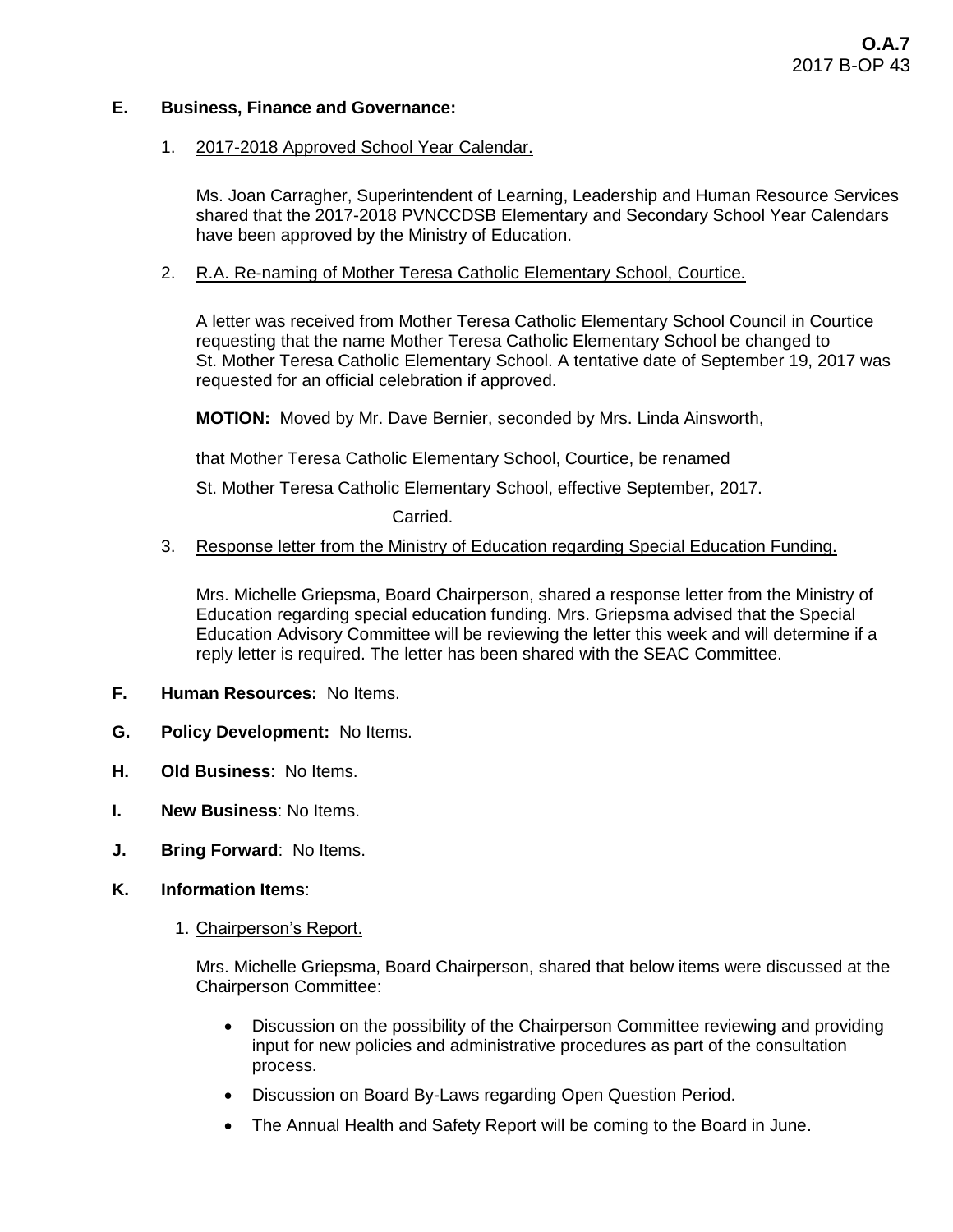Mrs. Michelle Griepsma, Board Chairperson, shared the below information items:

- OYAP invitation for June 15, 2017 Celebration at Deer Creek in Ajax Mrs. Linda Ainsworth and Mrs. Ruth Ciraulo are both available to attend and will RSVP accordingly.
- Fleming College Centre for Success Celebration June 15, 2017 10:30 a.m. Mrs. Michelle Griepsma, Mr. Dan Demers and Mrs. Helen McCarthy are available to attend and were advised to RSVP.
- Durham College Centre for Success Celebration June 15, 2017 both Mrs. Linda Ainsworth and Mrs. Ruth Ciraulo plan to attend.
- Community Hub Summit May 1-2, 2017 provided an opportunity for representatives from trustees associations, municipal, regional and provincial governments, not-for-profits, social agencies and grassroots organizations to provide input on community hubs, discuss barriers to success and to network.
- Reminder that the survey for the upcoming "Renewing the Promise" Symposium deadline has been extended.
- May 29, 2017 is Lobby Day at Queen's Park Our Student Trustee and two PVNCCDSB students who attended the Vimy Ridge celebration along with Mr. Tim Moloney will attend.
- Canadian Parents for French (CPF) An email was received with suggestions to support the organization and parents. Also the possibility to sponsor a parent and an FSL educator to attend the symposium taking place October 28-29, 2017. Mrs. Michelle Griepsma will share the letter with Mrs. Linda Ainsworth who is on the French as a Second Language Advisory Committee. We should also ensure that all schools are associate members of CPF.
- Friends and Advocates for Catholic Education (FACE) webinar took place on May 15, 2017. Each Catholic Board should have a local team modelled after the provincial team.

Request from Trustees to have the next Board meeting O Canada half in French and half in English. Mrs. Linda Ainsworth will provide the wording.

- 2. Trustees Committee Reports (Past Committee Meeting Minutes):
	- a. There were no questions arising from the Past Committee Meeting Minutes that were shared in the Google Drive for the May 23, 2017 Board Meeting.

Mr. Nasello, Director of Education, shared that the Strategic Planning Focus groups have come to a close and will now begin the process of reviewing data and compiling themes and will look to bring a presentation to the Board in June, 2017.

3. System Achievements.

Mr. Galen Eagle, Communications Manager, presented the System Achievements for the month which have been posted on the Board web site.

4. Secondary Graduation Trustee/Sr. Administration School Assignments.

Graduation speaking assignments were shared with Trustees.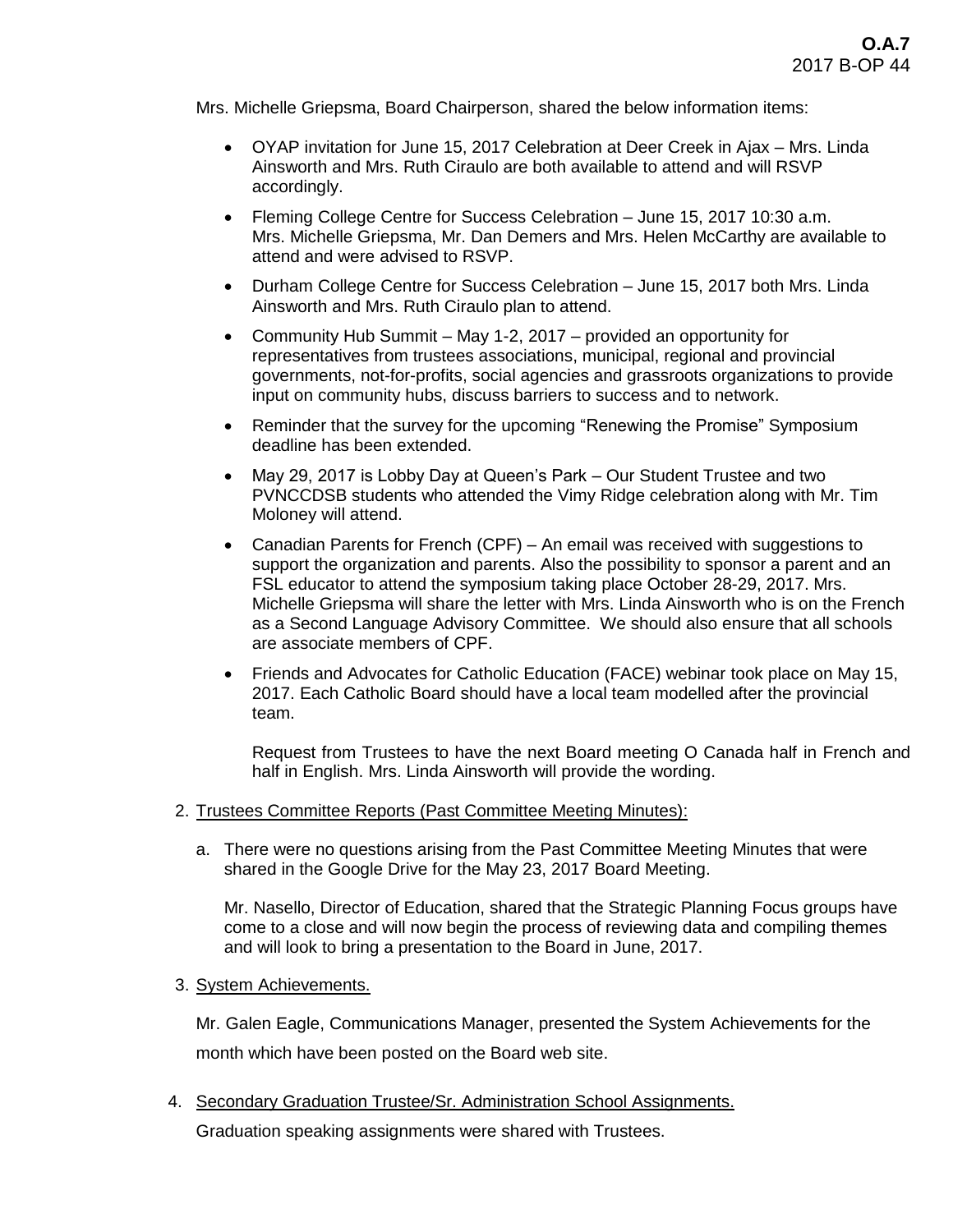**L. Open Question Period**: No items.

# **M. BOARD AND STANDING COMMITTEE MEETINGS (chronological order)**

- 1. Board Standing Committee Meetings:
	- Chairperson's **June 12, 2017, 4:15 p.m.**
	- Policy Development **June 12, 2017, 6:00-6:30 p.m.**
	- Governance **June 12, 2017, 6:30 p.m.**
	- Board Meeting **June 27, 2017, 6:00 p.m.**
- 2. Other Committee Meetings:
	- TBD Audit Committee, 3:00 p.m.
	- **FRED Faith and Equity Advisory Committee, 6:30 p.m.**
	- **FIBD French as a Second Language Advisory Committee, 4:30 p.m.**
	- Accessibility for All Committee, May 18, 1:15 p.m.
	- Special Education Advisory Committee May 25, 2017, 6:30 p.m.
	- **EXEC** Catholic Parent Engagement Committee, June 5, 2017, 6:30 p.m.
	- First Nation, Métis, and Inuit Advisory Committee June 7, 2017, 1:30 p.m. at the Hiawatha First Nation.
	- Strategic Planning Advisory Committee June 7, 2017, 11:00 a.m. -1 2:00 p.m.
	- STSCO Governance Meeting June 14, 2017, 3:15 p.m., STSCO Offices.
	- Student Council Liaison Committee June 27, 2017, 4:15 p.m.

# *EVENTS (chronological order)*

- May 24, 2017 Catholic Parent Engagement Committee and Catholic School Council Recognition Evening
- May 25-28, 2017 OSTA/AECO 2017 Annual General Meeting -Student Trustee(s), Toronto
- June 1-3, 2017 CCSTA AGM – Niagara Falls
- $5$  June 29, 2017 Secondary Graduations